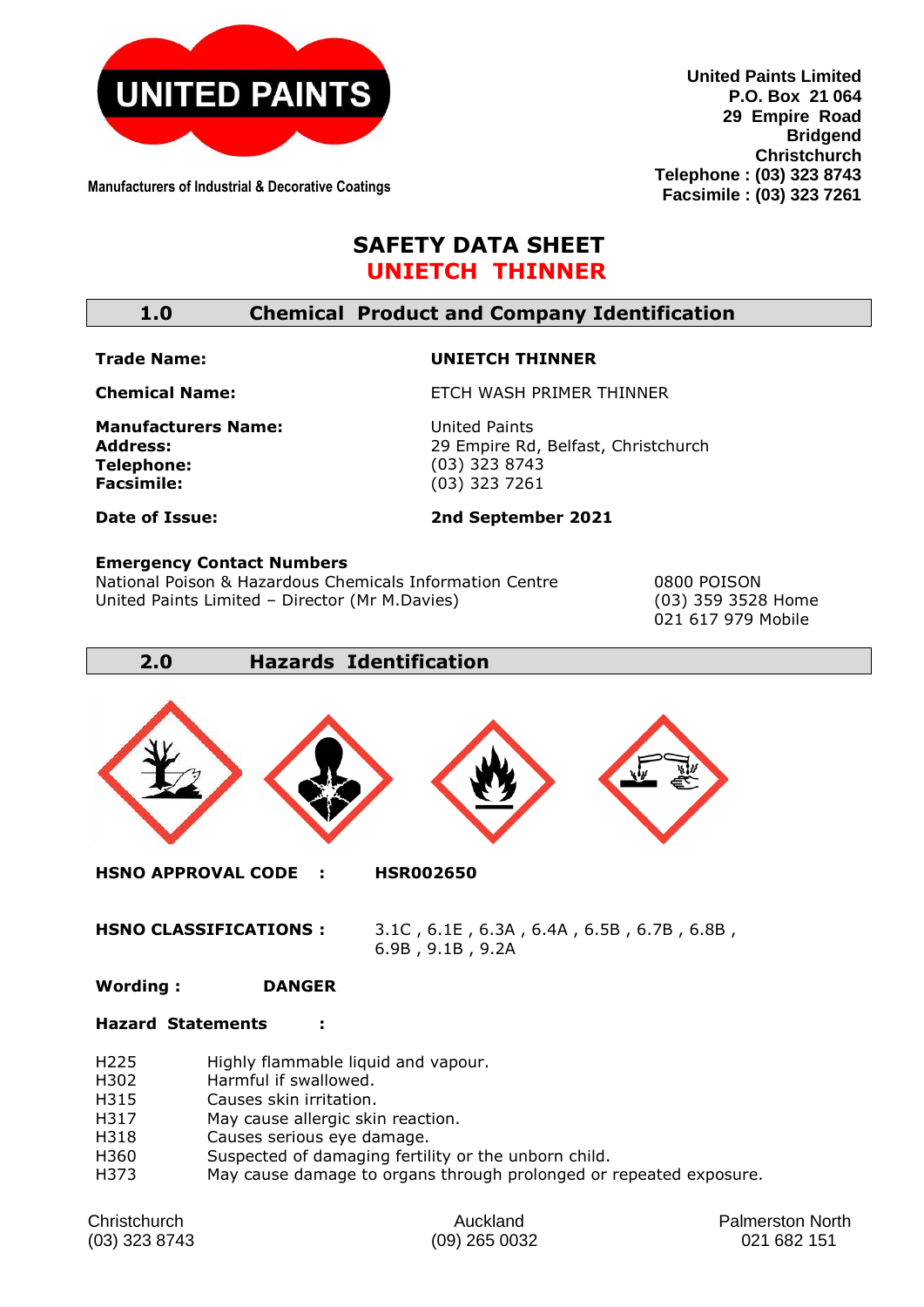- H412 Harmful to aquatic life with long standing effects.
- H423 Harmful to the soil environment.

### **Prevention Statements :**

- P201 Obtain special instructions before use.
- P210 Keep away from heat, open flames, hot surfaces. No smoking.
- P233 Keep container tightly closed.<br>P240 Ground container and receiving
- Ground container and receiving equipment.
- P241 Use explosion proof electrical , ventilating, lighting equipment.
- P242 Use non sparking tools.
- P243 Take precautionary measures against static discharge.
- P260 Do not breathe vapours.
- P264 Wash hands thoroughly.
- P270 Do not eat, drink, or smoke when handling.
- P273 Avoid release to the environment.
- P280 Wear protective gloves and eye protection.
- P281 Use personal protective equipment if required.

### **Response Statements :**

- P301 If medical advice is needed, have product container or label on hand.
- P301 + P310 IF SWALLOWED : Immediately call the POISON CENTRE or Doctor.
- P302 + P352 IF ON SKIN : Wash with plenty of water and soap.
- P312 Call the POISON CENTRE or Doctor if you feel unwell.
- P321 Specific treatment see section 4 for First Aid measures.
- P361 Take off immediately all contaminated clothing.
- P363 Wash contaminated clothing before re-use.
- P304 + P340 IF INHALED remove to fresh air. Rest in comfortable position for breathing.
- P305 + P351 IF IN EYES rinse cautiously with water for several minutes.
- P337 + P313 If eye irritation persists get medical advice.
- P370 + P378 In case of fire, stop leak if it is safe to do so.
- P391 Collect spillage.

### **Storage Statements :**

P403 + P235 Store in a well ventilated place. P405 Store locked up.

### **Disposal Statements :**

P501 Dispose of product and containers in accordance with local regulation.

# **3.0 Composition / Information on Ingredients**

| <b>Ingredient</b> | % By Weight | TLV (TWA)             |         |
|-------------------|-------------|-----------------------|---------|
| Alcohols          | 50.0%       | 980 mg/m <sup>3</sup> | 400ppm  |
| Ketones           | 15.0%       | 590 mg/m <sup>3</sup> | 200ppm  |
| Phosphoric Acid   | $2.0\%$     | Unknown               | Unknown |
| Hydrocarbon       | 30%         | 217 mg/m <sup>3</sup> | 50 ppm  |

**4.0 First Aid Measures**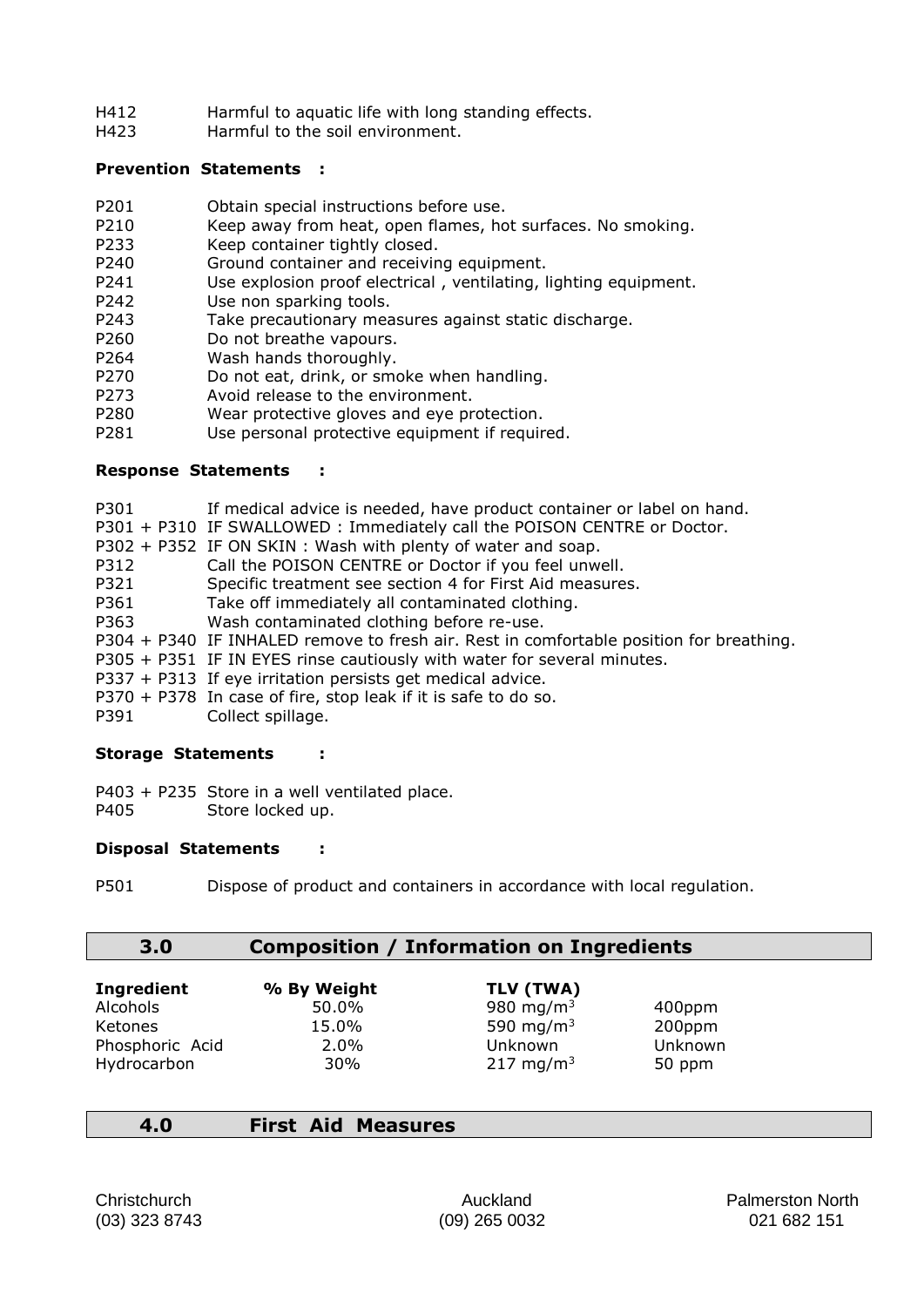| 4.1 | <b>Inhalation</b>           | Bring patient to fresh open air. If breathing difficult give<br>oxygen.                                                                                                                                                                                                                                              |
|-----|-----------------------------|----------------------------------------------------------------------------------------------------------------------------------------------------------------------------------------------------------------------------------------------------------------------------------------------------------------------|
| 4.2 | <b>Skin Contact</b>         | Wash with soap and water. Remove and launder<br>contaminated clothing before reuse.                                                                                                                                                                                                                                  |
| 4.3 | <b>Eye Contact</b>          | Flush with water lifting lids occasionally. Seek medical<br>attention.                                                                                                                                                                                                                                               |
| 4.4 | <b>Ingestion</b>            | Do not induce vomiting. Keep patient warm and quiet. Seek<br>medical attention immediately . Rinse mouth with water .                                                                                                                                                                                                |
| 4.5 | <b>First Aid Facilities</b> | Eyewash and normal washroom facilities and consumerables.                                                                                                                                                                                                                                                            |
| 4.6 | <b>Notes to Doctor</b>      | Treat symptomatically. Aspiration is the main danger.<br>Enforce bed rest and observe carefully. Prophylactic<br>antibiotics useful. Observe for chemical pneumonitis.<br>Gasto-intestinal absorption is significant with hydrocarbon<br>solvents . For large ingestions cuffed endotracheal tube is<br>recommended. |

### **5.0 Fire Fighting Measures**

- **5.1 Flashpoint**  $7^0C$
- **5.2 Flammability Limit** 1.8 (Lower)

#### **5.3 Extinguishing Media**

Carbon dioxide , dry chemical .

#### **5.4 Hazardous Composition Products**

May form toxic materials such as Carbon Monoxide and Carbon Dioxide.

#### **5.5 Special Firefighting Procedures**

Call Fire Service and tell them of location and nature of hazard . Water or Foam may cause frothing that can be violent, especially if sprayed into containers of hot burning liquid. Self contained breathing apparatus with full face piece should be used.

Closed containers can be kept cool by water spray .

Make sure of adequate supplies of extinguishing material available .

#### **5.6 Unusual fire and Explosion Hazards**

Vapours are heavier than air and may travel along ground and move by ventilation and ignite at a point far from the source. Sumps and drains should be checked for signs of accumulation .

### **5.7 Firefighting Personal Protective Equipment**

Full protective clothing and self contained breathing apparatus . Water rinse shower available .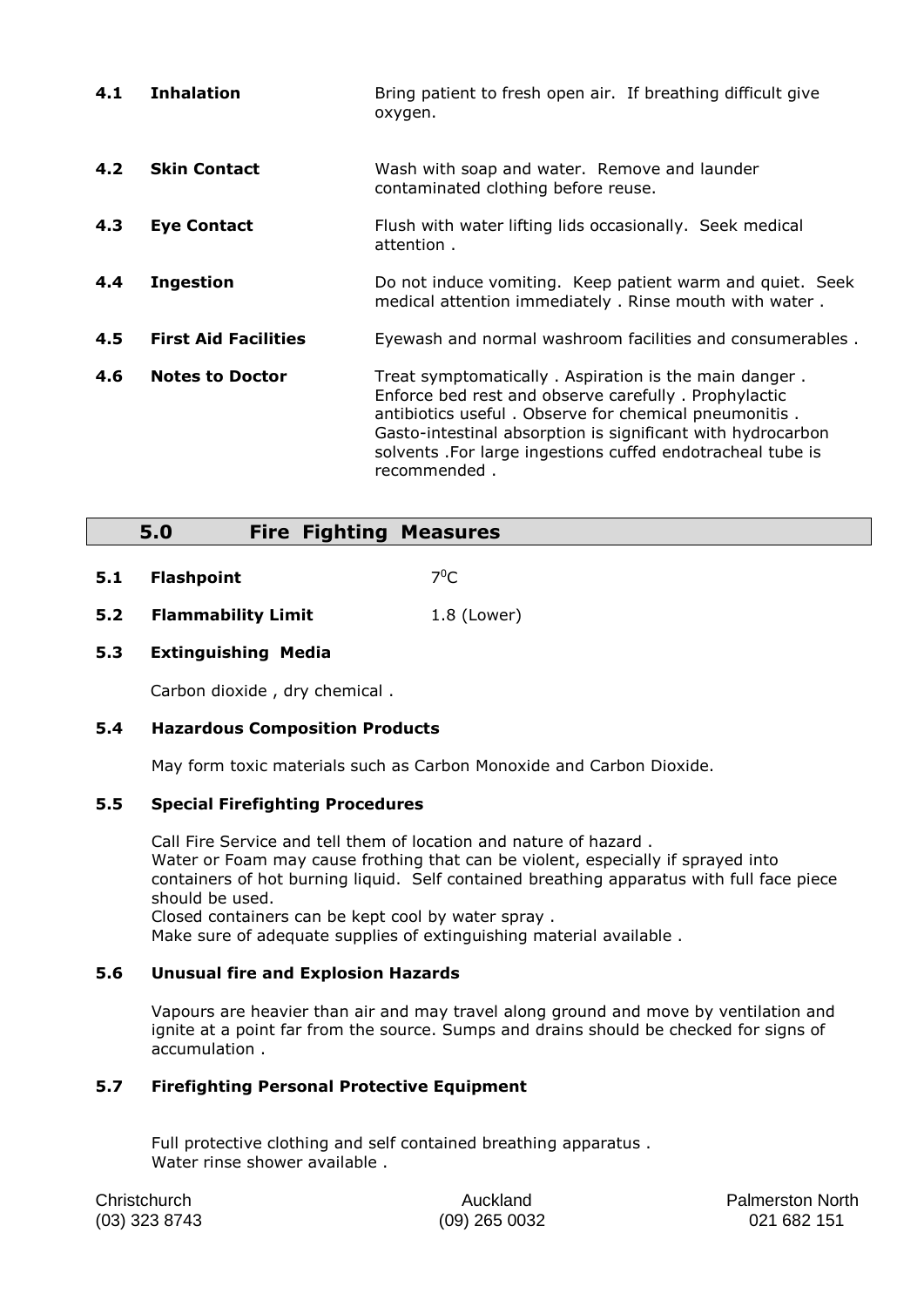### **6.0 Accidental Release Measures**

| 6.1 | <b>Minor Spills</b> | Eliminate all sources of Ignition. Stop leak at source. Dyke<br>area of spillage. Absorb with sand or other absorbent inert<br>material.                                                                                                         |
|-----|---------------------|--------------------------------------------------------------------------------------------------------------------------------------------------------------------------------------------------------------------------------------------------|
| 6.2 | <b>Major Spills</b> | Clear are from all public and personnel.<br>Call fire service and advise on the nature of hazard.<br>Ensure spill is contained however if spill enters waterways<br>directly or through drains advise local environment protection<br>authority. |
| 6.2 | <b>Disposal</b>     | Destroy by controlled incineration by approved waste disposal<br>group or use an authorised disposal area.                                                                                                                                       |

|     | 7.0             | <b>Handling and Storage</b>                                                                                                                                         |
|-----|-----------------|---------------------------------------------------------------------------------------------------------------------------------------------------------------------|
| 7.1 | <b>Handling</b> | Use in well ventilated area away from any source of ignition.<br>Wear safety glasses, nitrile gloves, overalls, and approved<br>cartridge respirator when spraying. |
| 7.2 | <b>Storage</b>  | Store in a cool, authorised room away from any source of<br>accidental ignition, or any oxidising agents.                                                           |

# **8.0 Exposure Controls / Personal Protection**

#### **8.1 Exposure Controls**

Contains 20 % Aromatic Hydrocarbon solvent . Make sure level maintained below TLV of 50 ppm or provide personal protective equipment to suit .

### **8.2 Personal Protective Equipment**

**X** Vapour Respirator  $\Box$  Splash Goggles  $\Box$  Face Shield **X** Gloves ( Nitrile ) **X** Synthetic Apron **X** Vapour Respirator  $\Box$  Dust Respirator

# **9.0 Physical and Chemical Properties**

**9.1 Appearance** Liquid

- **9.2 Odour** Alcohol
- **9.3 Boiling Point** 79°- 81°C **9.4 Flash Point** 7° C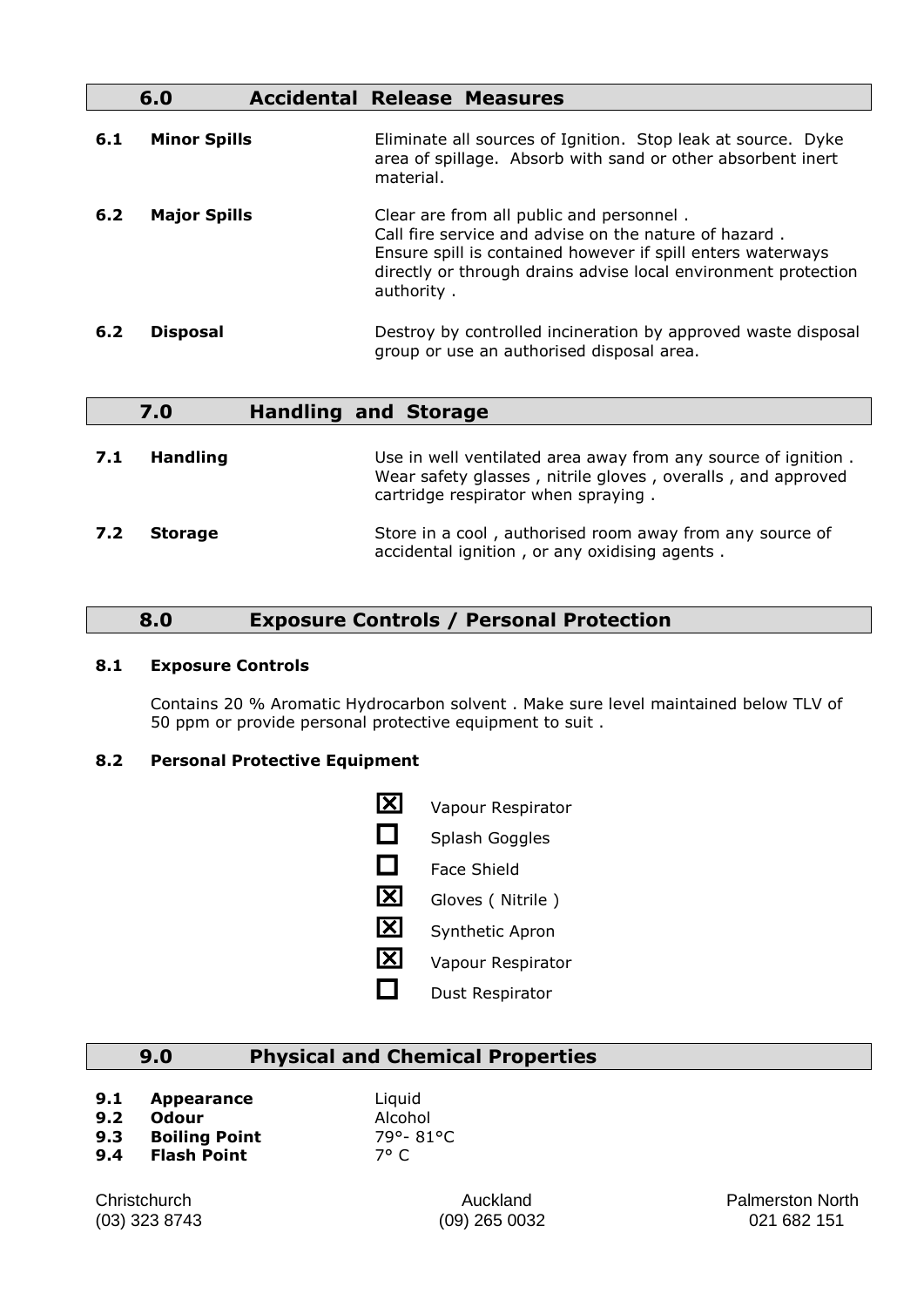**9.5 Solubility in Water** Appreciable **9.6 Specific Gravity** 0.95<br> **9.7 ph Value** Not a **9.7 ph Value**  Not applicable **9.8 Vapour Pressure Not Available 9.8 Vapour Pressure 9.9 Vapour Density** 2.4 **9.10 Evaporation Rate 2.5 (BA=1) 9.11 Volatile Component** 76 % **9.12 Flammability** Flammable Liquid **9.13 Autoignition Temp** Not Established<br>**9.14 Flammability Limits** Lower 1.1 Upper 7.1 **9.14 Flammability Limits** 

Coloured flammable liquid with a mild solvent odour , which does not mix with water but will form a thin layer on water surface .

### **10.0 Stability and Reactivity**

| <b>10.1 Chemical Stability</b><br><b>10.2 Conditions to Avoid</b><br>10.3 Materials to Avoid<br>10.4 Hazardous Decomp<br><b>Products</b> | Stable under normal conditions<br>Heat, Direct Sunlight, open flames or other ignition sources<br>Strong oxidising agents<br>Carbon monoxide, Carbon dioxide, fumes |
|------------------------------------------------------------------------------------------------------------------------------------------|---------------------------------------------------------------------------------------------------------------------------------------------------------------------|
| <b>10.5 Hazardous Reactions</b><br>10.6 Hazardous<br><b>Polymerization</b>                                                               | May react with incompatible materials<br>Will not occur                                                                                                             |

### **11.0 Toxicological Information**

**11.1 Acute Toxicity** No toxicology data available for this product

| <b>IL.L ACULE LOXICILY</b> | <u>NO LOXICOIOGY GALA AVAIIADIE TOM LITIS DROUGLE</u>                                                |
|----------------------------|------------------------------------------------------------------------------------------------------|
| 11.2 Health Effects        |                                                                                                      |
| <b>Swallowed</b>           | Harmful. Ingestion of this material may irritate the gastric<br>tract and cause nausea and vomiting. |
| <b>Eye Contact</b>         | May cause eye irritation, stinging, redness and blurred vision.                                      |
| <b>Skin Contact</b>        | May cause itching, redness and irritation                                                            |
| <b>Chronic Effects</b>     | Prolonged contact with skin may cause dermatitis.                                                    |

| 12.0 | <b>Ecological Information</b> |  |
|------|-------------------------------|--|
|      |                               |  |

**12.1 Ecotoxicity** No ecological data is available for this product.

**12.2 Persistance /**  Not readily biodegradable . **Degradability** 

- **12.3 Mobility Air** Slow loss by evaporation **Water** Product spreads on surface of water .
- **12.4 Enviro Protection Avoid contaminating waterways, soil, drains and sewers.**

## **13.0 Disposal Considerations**

**13.1 Liquid Dispose of waste through an approved facility.** 

Christchurch Auckland Palmerston North (03) 323 8743 (09) 265 0032 021 682 151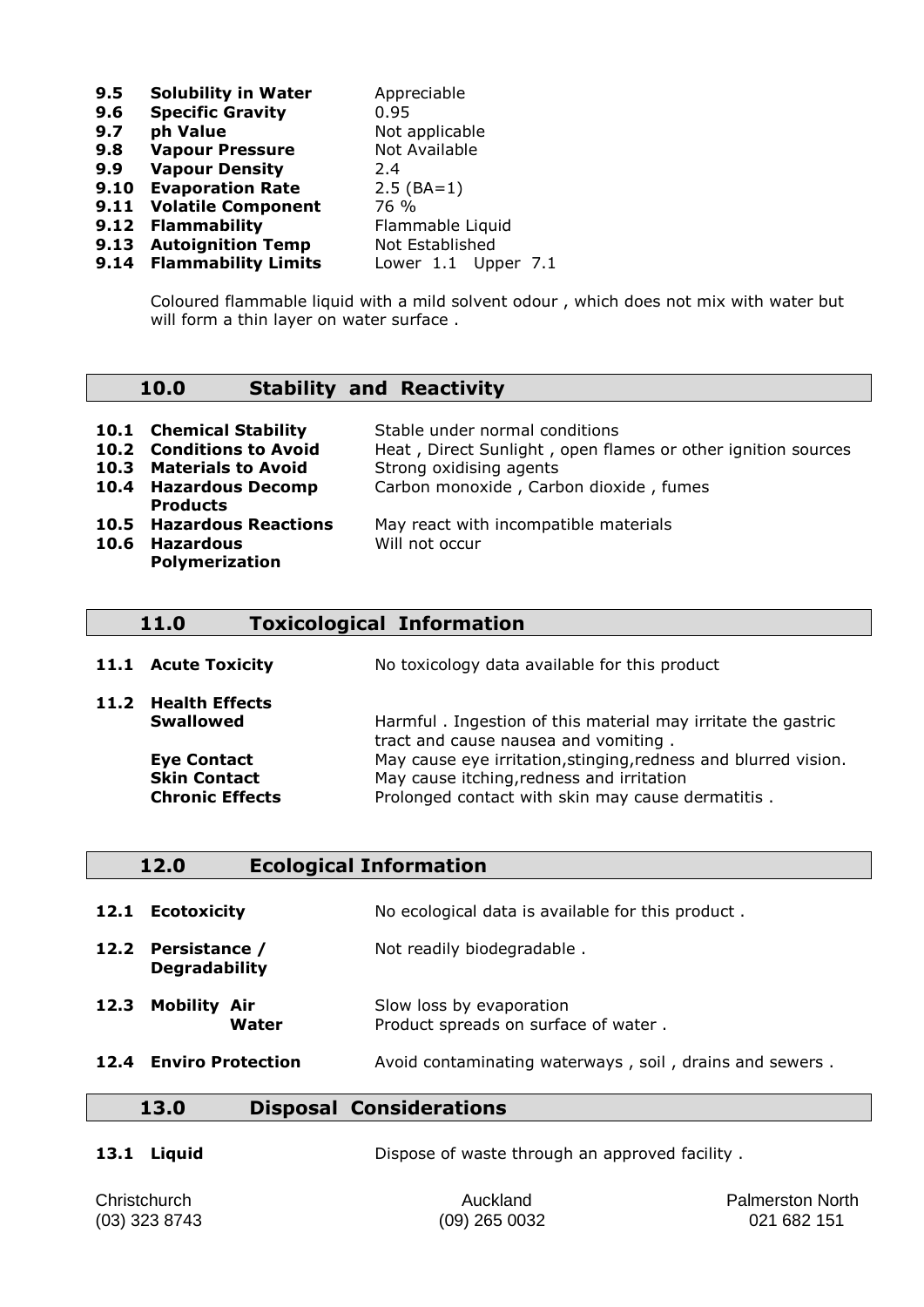**13.2 Containers Dispose of containers through metal recycler once empty** containers have dried and hardened .

| 14.0                                                                                |                                                                                                                                                                                                                               | <b>Transport Regulations</b>                                                                                                                                                                         |  |
|-------------------------------------------------------------------------------------|-------------------------------------------------------------------------------------------------------------------------------------------------------------------------------------------------------------------------------|------------------------------------------------------------------------------------------------------------------------------------------------------------------------------------------------------|--|
| <b>Labelling Required</b>                                                           |                                                                                                                                                                                                                               | <b>FLAMMABLE LIQUID</b><br>Red Diamond 3                                                                                                                                                             |  |
| <b>UNDG</b>                                                                         |                                                                                                                                                                                                                               |                                                                                                                                                                                                      |  |
| <b>U N Number</b>                                                                   |                                                                                                                                                                                                                               | 1263                                                                                                                                                                                                 |  |
|                                                                                     | <b>Proper Shipping Name</b>                                                                                                                                                                                                   | Paint                                                                                                                                                                                                |  |
| <b>D</b> G Class                                                                    |                                                                                                                                                                                                                               | 3                                                                                                                                                                                                    |  |
| <b>Hazchem Code</b>                                                                 |                                                                                                                                                                                                                               | 3 Y                                                                                                                                                                                                  |  |
| <b>Packing Group</b>                                                                |                                                                                                                                                                                                                               | III                                                                                                                                                                                                  |  |
| <b>IMDG (Maritime)</b>                                                              |                                                                                                                                                                                                                               |                                                                                                                                                                                                      |  |
| <b>IMDG Class</b>                                                                   |                                                                                                                                                                                                                               | 3                                                                                                                                                                                                    |  |
| <b>UN Number</b>                                                                    |                                                                                                                                                                                                                               | 1263                                                                                                                                                                                                 |  |
| <b>EMS Number</b>                                                                   |                                                                                                                                                                                                                               | $F-E$ , $S-E$                                                                                                                                                                                        |  |
| <b>IMDG Subrisk</b>                                                                 |                                                                                                                                                                                                                               | None                                                                                                                                                                                                 |  |
| <b>Packing Group</b>                                                                |                                                                                                                                                                                                                               | III                                                                                                                                                                                                  |  |
|                                                                                     | <b>Special Provisions</b>                                                                                                                                                                                                     | 163 223 944 955                                                                                                                                                                                      |  |
|                                                                                     | <b>Marine Pollutant</b>                                                                                                                                                                                                       | Not Determined                                                                                                                                                                                       |  |
|                                                                                     | This material is classified as a clas 3 - Flammable Liquid according to NZS 5433 : 1999<br>Transport of Dangerous Goods on Land.<br>This material must not be loaded in the same freight container or the same vehicle with : |                                                                                                                                                                                                      |  |
| Class 1<br>Class 2.1<br>Class 2.3<br>Class 4.2<br>Class 5.1<br>Class 5.2<br>Class 7 |                                                                                                                                                                                                                               | Exposives<br><b>Flammable Gases</b><br><b>Toxic Gases</b><br>Spontaneously Combustible Substances<br>Oxidising substances<br>Organic Peroxides<br>Radioactive materials unless specifically exempted |  |
|                                                                                     | Must not be loaded in the same freight container, but can be in the same vehicle if<br>separated hotizontally by a distance of 3 metes :                                                                                      |                                                                                                                                                                                                      |  |
| Class 4.3                                                                           |                                                                                                                                                                                                                               | Dangerous when wet substances.                                                                                                                                                                       |  |
|                                                                                     | Goods of packing group II or III may be loaded in the freight container or the same<br>vehicle if transported in segregation devices with :                                                                                   |                                                                                                                                                                                                      |  |
| Class 4.2                                                                           |                                                                                                                                                                                                                               | Spontaneously Combustible Substances                                                                                                                                                                 |  |

| Class 4.2     | Spontaneously Combustible Substances |                         |
|---------------|--------------------------------------|-------------------------|
| Class $4.3$   | Dangerous when wet substances        |                         |
| Christchurch  | Auckland                             | <b>Palmerston North</b> |
| (03) 323 8743 | $(09)$ 265 0032                      | 021 682 151             |